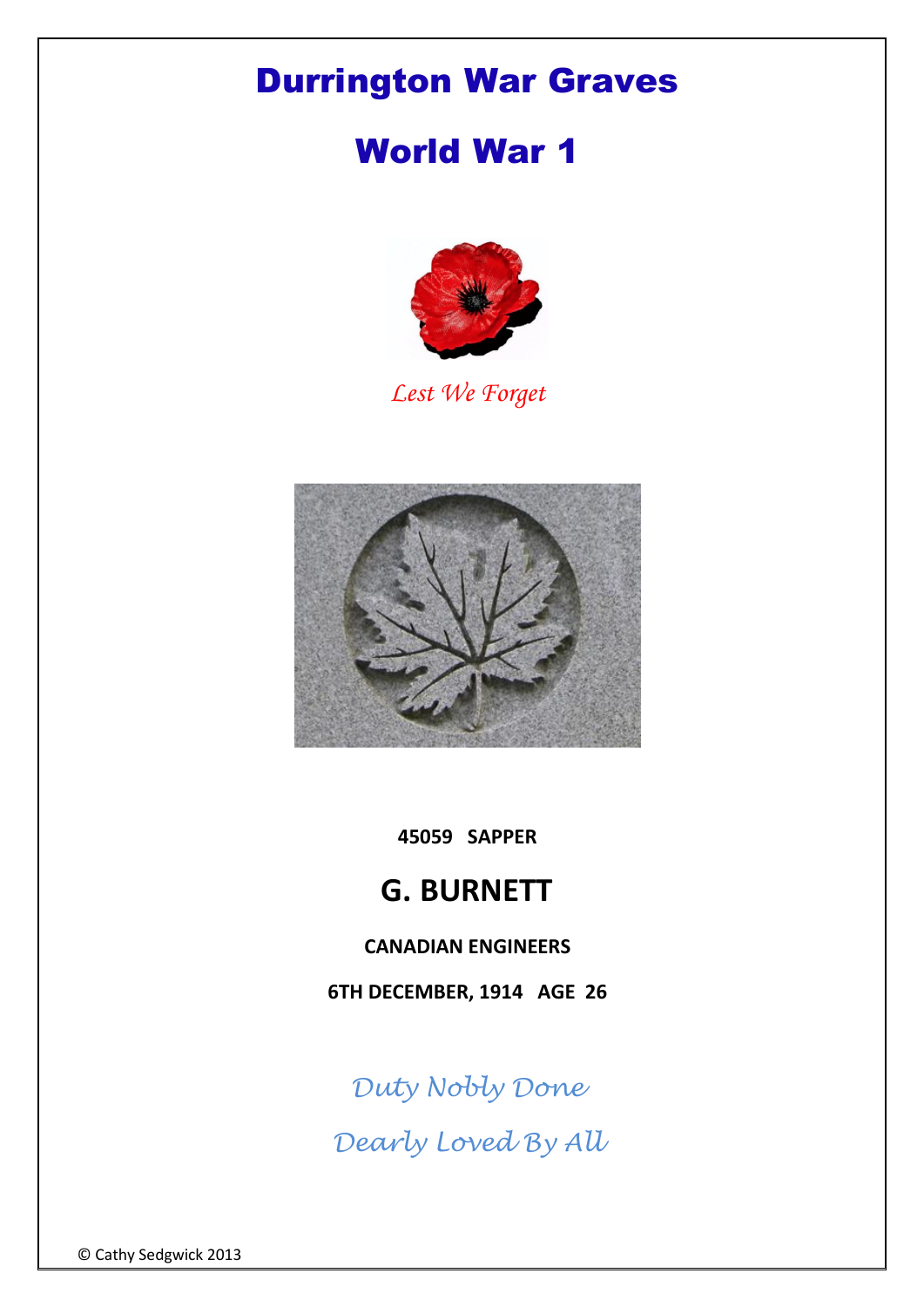### **George BURNETT**

George Burnett was born on 14<sup>th</sup> October, 1889 in Lower Broughton, Manchester, Lancashire to parents Samuel & Eliza Burnett (nee Willoughby). His birth was registered in the district of Salford in December quarter of 1889.

A marriage was registered in the June quarter of 1908, in the district of Manchester, between George Burnett & Ellen Gregory.

George Burnett enlisted with the Canadian Over-seas Expeditionary Force on 23<sup>rd</sup> September, 1914 at Valcartier, Quebec. He was a married Bricklayer & aged 25 years & 11 months. His religion was Wesleyan & he had never served in the Military. His next-of-kin was listed as his wife – Mrs George Burnett of 50 Sussex Street, Lower Broughton, Manchester, Lancashire, England. George Burnett was given the rank of Sapper – originally with 2<sup>nd</sup> Field Company Engineers then later with  $3^{rd}$  Field Company Engineers,  $1^{st}$  Canadian Divisional Engineers.

One of the first tasks completed by the engineers after the declaration of war upon [Germany](http://en.wikipedia.org/wiki/Germany) in 1914 was for the rapid development of the [Valcartier](http://en.wikipedia.org/wiki/Valcartier) training site in [Quebec.](http://en.wikipedia.org/wiki/Quebec) At its peak size 30,000 men were stationed here before the [1st Canadian Division](http://en.wikipedia.org/wiki/1st_Canadian_Division) was deployed to England. The First Contingent of the Canadian Expeditionary Force set off for England in the largest trans-Atlantic convoy to date in October, 1914. Training and reorganization commenced upon arrival in the United Kingdom in October 1914, and it was not until 26 January 1915 that the division was officially organized, under the command of [Lieutenant General](http://en.wikipedia.org/wiki/Lieutenant_General) [E.A.H. Alderson,](http://en.wikipedia.org/wiki/Edwin_Alderson) a British Army officer. Training in the winter of 1914 was rigorous, and conditions on [Salisbury Plain](http://en.wikipedia.org/wiki/Salisbury_Plain) were harsh due to cold and rain. After being stationed at Salisbury Plain in England, the 1st Canadian Division embarked for France during February 1915.

Sapper George Burnett died in hospital, in Wiltshire, England, on 6<sup>th</sup> December, 1914 of pneumonia.

A death for George Bennett, aged 26, was registered in the December quarter, 1914 in the district of Amesbury, Wiltshire, England.

Sapper George Burnett was buried in Durrington Cemetery, Wiltshire in Grave / Plot Number 49 on 8<sup>th</sup> December, 1914. A description of his grave from Canadian Expeditionary Forces Register states that a "Wreath was enclosed in glass case on a marble base". A cross was erected. His death is acknowledged by Commonwealth War Graves Commission & as such he now has a CWGC headstone with the inscription "Duty Nobly Done, Dearly Loved By All".

The Commonwealth War Graves Commission lists Sapper George Burnett as the son of Samuel and Eliza Burnett of Lower Broughton, Manchester; husband of Ellen Burnett of 64 North Graves St, Chatham, Manchester, England.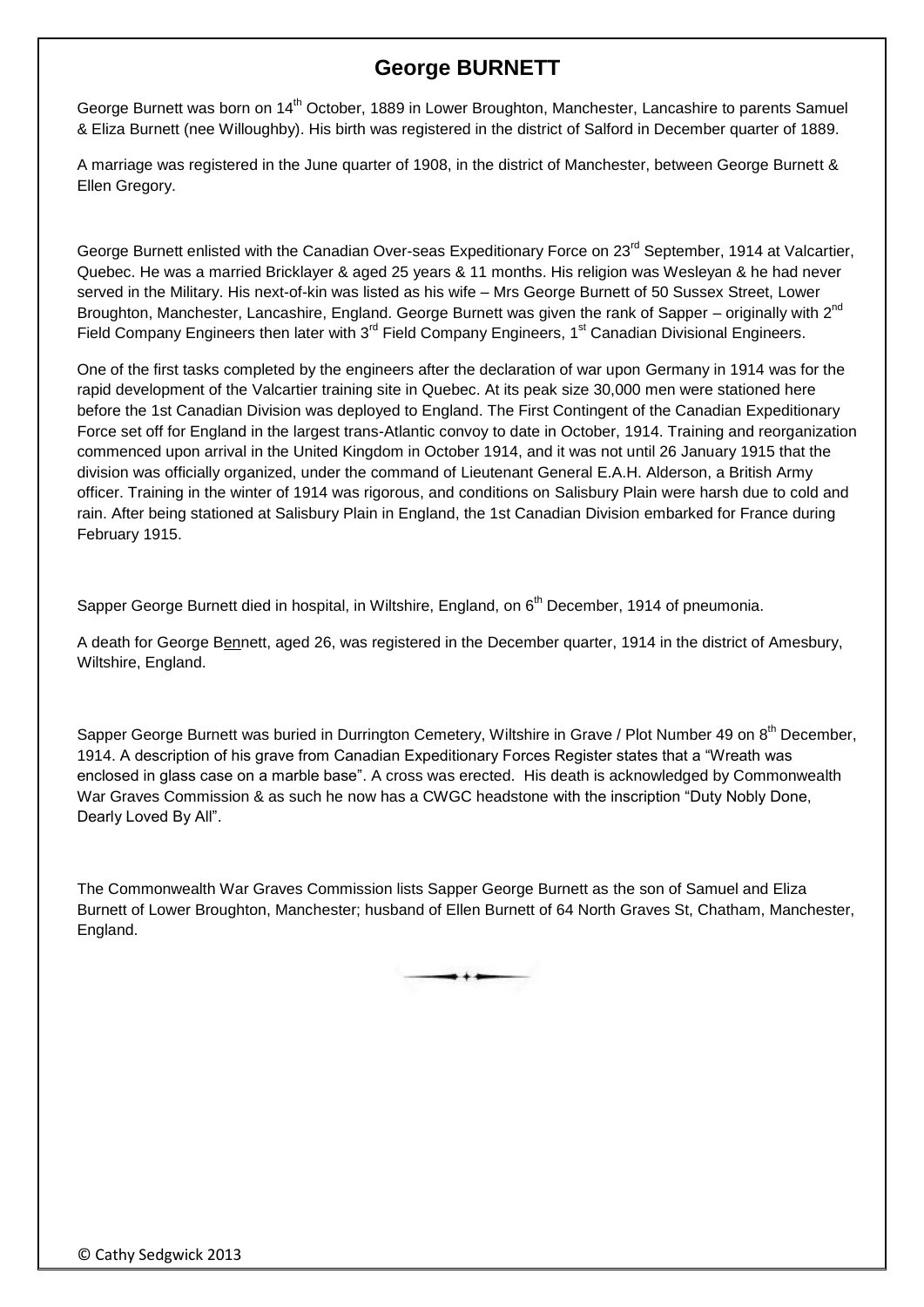Sapper George Burnett of 3<sup>rd</sup> Field Company, Canadian Engineers, Canadian Expeditionary Force is remembered on page 1 of the Canadian First World War Book Of Remembrance, Canadian Virtual War Memorial.

y, Addisor<br>rren Addi  $2<sup>h.1</sup>$ **In William**  $n$ **Th Wid** A. RCY a Arthu th Ralph K. 2"Bde<br>ion, James William  $\frac{\text{Dw}}{\text{Dw}}$ 麗· n, Willia nar<br>B\* Flat Tp. C. I 嘂 mil Colmer, William Archi Mid.  $\frac{Gur}{Ddr}$ d H. Puddington, Fred B.  $1.8$ a Edr  $17.71$ Bn. nt, Adolphe<br>Boqan Sootl<br>pe, Charles<br>fames Willie ouves, George Edu Ross, Francis John L. Ptc. 跁 orge Ħ RCHA lot-Reg  $9^{\circ}$ B **Re** 28<sup>\*</sup>Reqt Pto bert Arthur. 16\* Bn.<br>24\*Bn illici rdon Allen E-Bde.C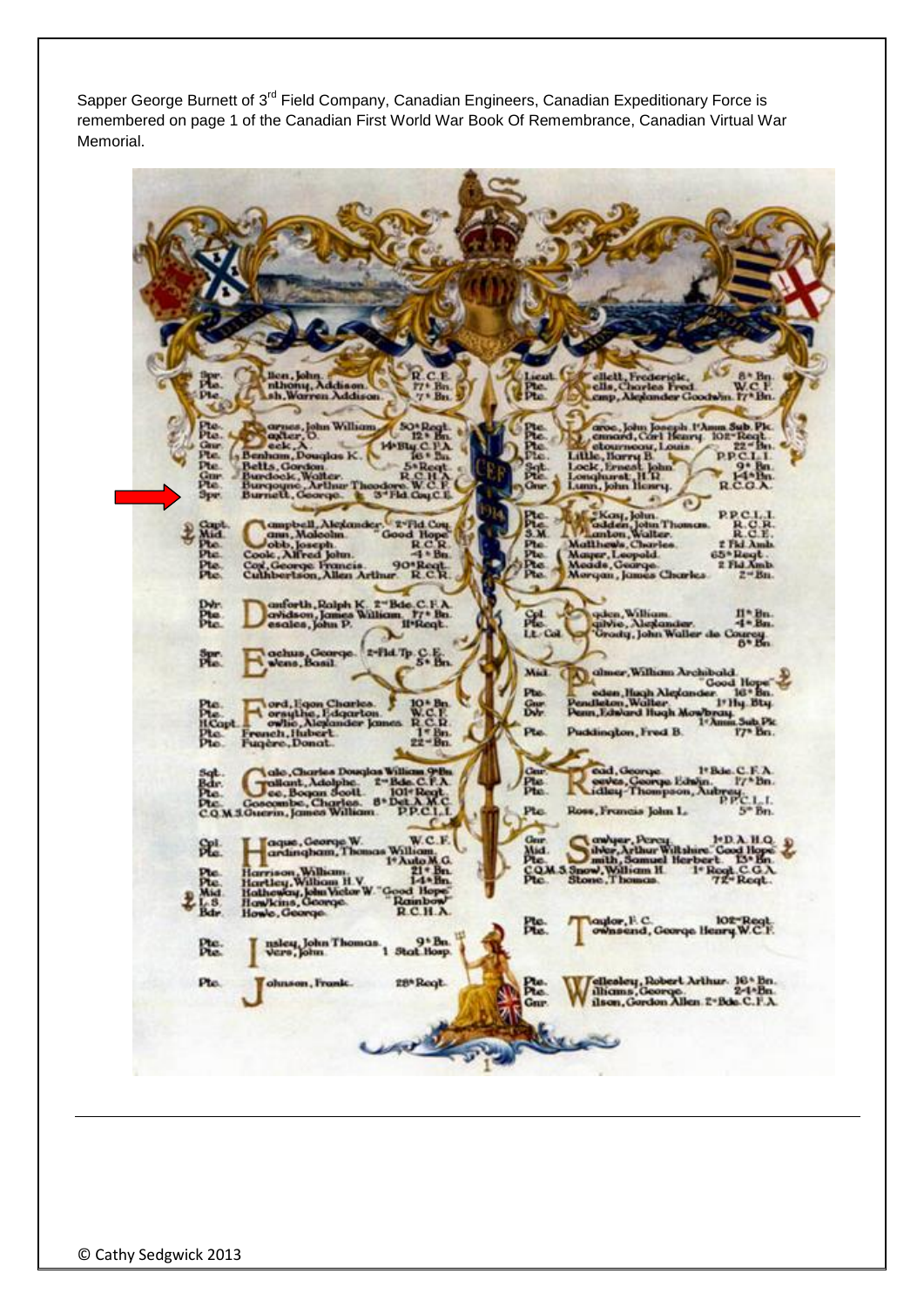#### **Newspaper Report**

#### **A TORONTO MAN DIED AT SALISBURY**

Geo. Burnett of the Engineer Corps, Who Lived in Spadina.

Sapper George Burnett, of Toronto, a member of the Canadian Expeditionary force on Salisbury Plain, died yesterday from pneumonia, according to a dispatch from Ottawa.

Sapper Burnett left Toronto with the 2<sup>nd</sup> Field Company, Canadian Engineers, for Valcartier on August 22. His description, from the Old Country, referred to him as No. 45059, Sapper George Burnett, divisional engineers. Sapper Burnett lived at \_\_\_\_\_ 2 Spadina Avenue, was a bricklayer and 25 years of age. He wife lived at 50 Sussex Street, Broughton, Manchester, England.

(*Toronto Star,* 7<sup>th</sup> December, 1914)



**Durrington Cemetery, Wiltshire** *(Photo by Dave Healing 2013)*